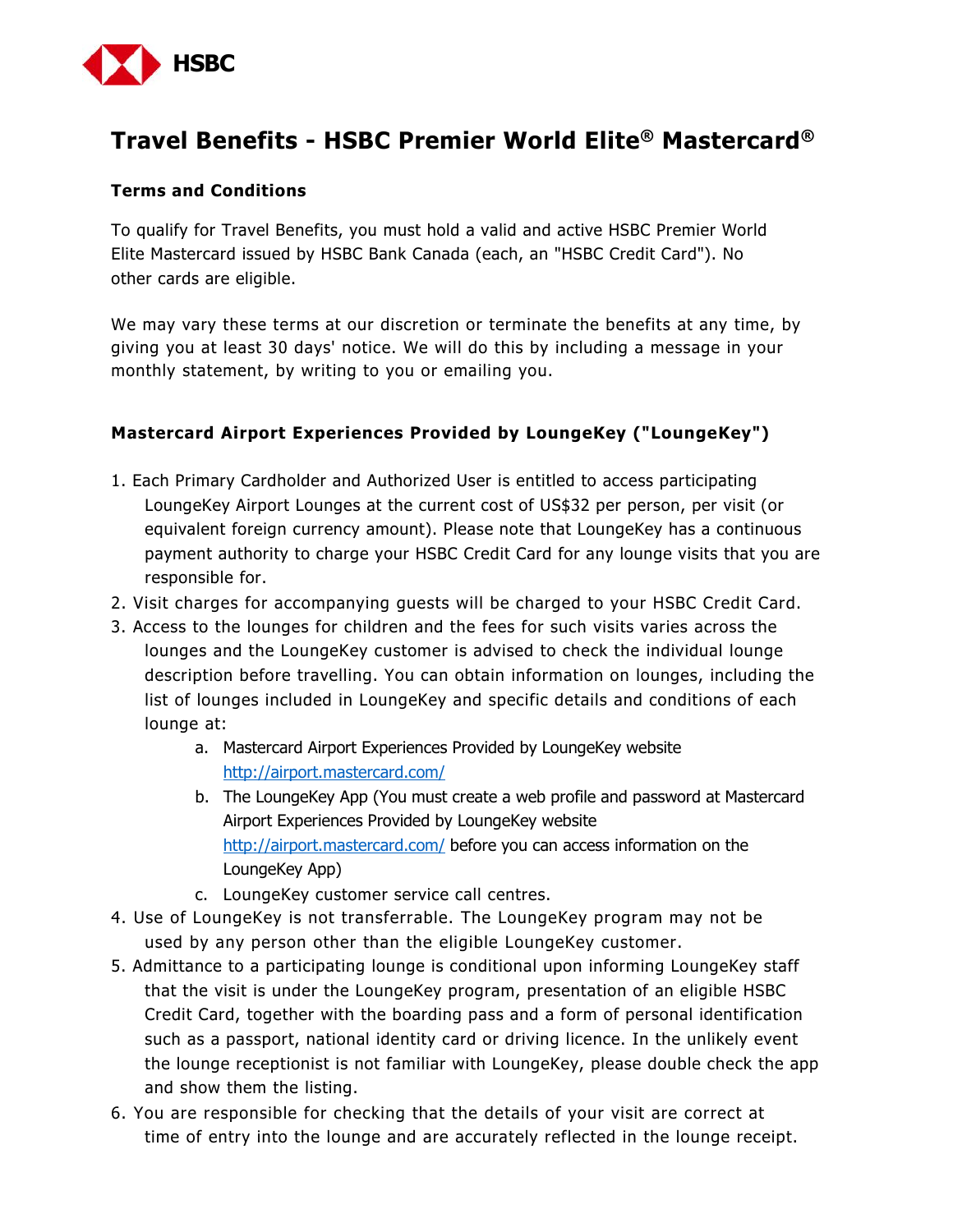- 7. In the event that you cancel your HSBC Credit Card, LoungeKey access will be cancelled from the effective date of that cancellation.
- 8. HSBC and LoungeKey program provider will not be liable to you and/or any third party for compensation or damages once you and/or any third party have been admitted to a participating lounge provided under the LoungeKey program.
- 9. HSBC and LoungeKey program provider will not be liable to you and/or any third party for compensation or damages of any sort as a result of a termination of the LoungeKey service which occurs as a result of a) the termination of your HSBC Credit Card agreement; or b) the termination of the agreement between HSBC and LoungeKey program provider to provide airport lounge access as an HSBC customer benefit, in accordance with these terms.
- 10. Any lost, stolen or damaged HSBC Credit Cards must be notified to HSBC Bank Canada on the 24 hour telephone number 1-866-405-HSBC (4722) or 1-647-788- 2267 (call collect) from abroad, who shall be responsible for providing a replacement. HSBC shall not be liable for any inability of a LoungeKey customer to access any LoungeKey lounge during any period that any HSBC Credit Card is being replaced.
- 11. In order to provide your membership with The LoungeKey Airport Lounge Program (LoungeKey), we will share specific information about you with the LoungeKey program provider. By participating in the LoungeKey program, the cardholder consents to any personal data being used in accordance with the LoungeKey Privacy Policy available at www.loungekey.com or available on written request to LoungeKey at Cutlers Exchange, 123 Houndsditch, London EC3A 7BU, U K.
- 12. By using LoungeKey, each Cardholder agrees to and accepts the LoungeKey Conditions of Use. The Conditions of use and additional information can be found online at http://airport.mastercard.com/.
- 13. The LoungeKey Conditions of Use will prevail over any other terms and conditions provided to you in relation to the use of LoungeKey.
- 14. LoungeKey program provider reserves the right at all times to make any changes to the Conditions of Use without prior notice. Any such change shall be effective upon publication and you are responsible for regularly checking these Conditions of Use for any such updates.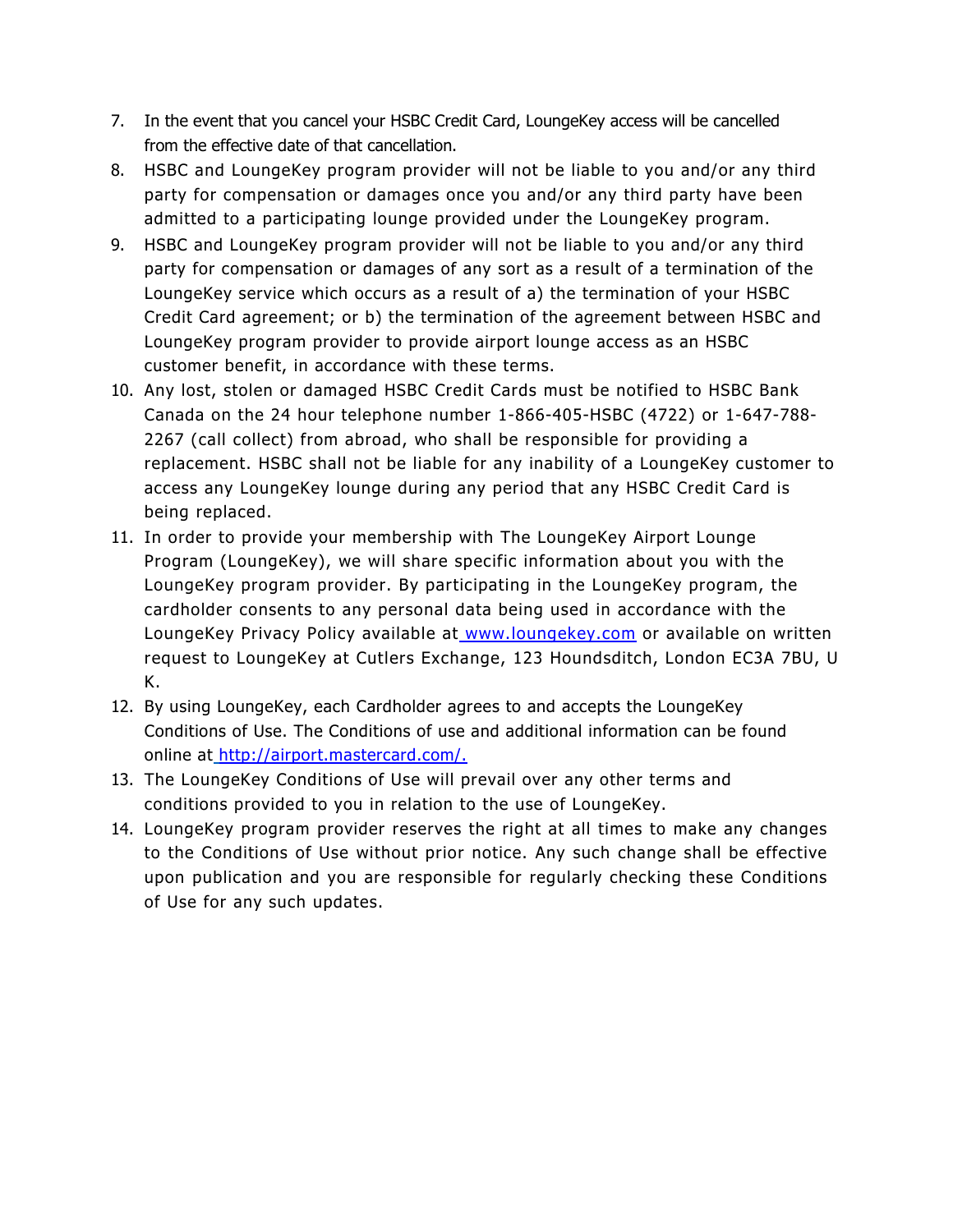### **Boingo Global Wifi Access**

- 1. Each Primary Cardholder and Authorized User will be entitled to unlimited Wi-Fi with Boingo (the "Service"). The service is limited to up to four laptop, tablet, smartphone and/or other devices with embedded Wi-Fi technology (each, a "Device"). It is your responsibility to ensure your Device is compatible with the Service.
- 2. Primary Cardholder and Authorized Users need to first create an account on the HSBC Boingo site HSBCCa.boingo.com.
- 3. HSBC is not responsible nor guarantees the quality, security, coverage or availability of Boingo's network of Wi-Fi hotspots. Use of the Boingo's wi-fi network is at your own risk. Available hotspots in Boingo's network are subject to change at any time. Visit\_http://wifi.boingo.com for a complete listing of hotspots.
- 4. By using this Service, you agree to the Terms and Conditions of Boingo that can be found at http://www.boingo.com/legal/end-user-license-agreement-boingo-customeragreement/ and other terms and conditions, including Boingo's privacy and security policies available at www.boingo.com.
- 5. Boingo may, in its sole discretion, make amendments to these Terms and Conditions. Any such amendment shall be effective upon publication and you are responsible for regularly checking Boingo Terms and Conditions for any such updates.
- 6. By downloading the Boingo Wi-Finder tool you are giving Boingo permission to access your locations.
- **7. In** the event that you cancel your HSBC Credit Card, the Service will be cancelled from the effective date of that cancellation.
- 8. HSBC and Boingo will not be liable to you and / or any third party for compensation or damages of any sort as a result of a termination of the Service in accordance with these terms.
- 9. The Service is not transferable.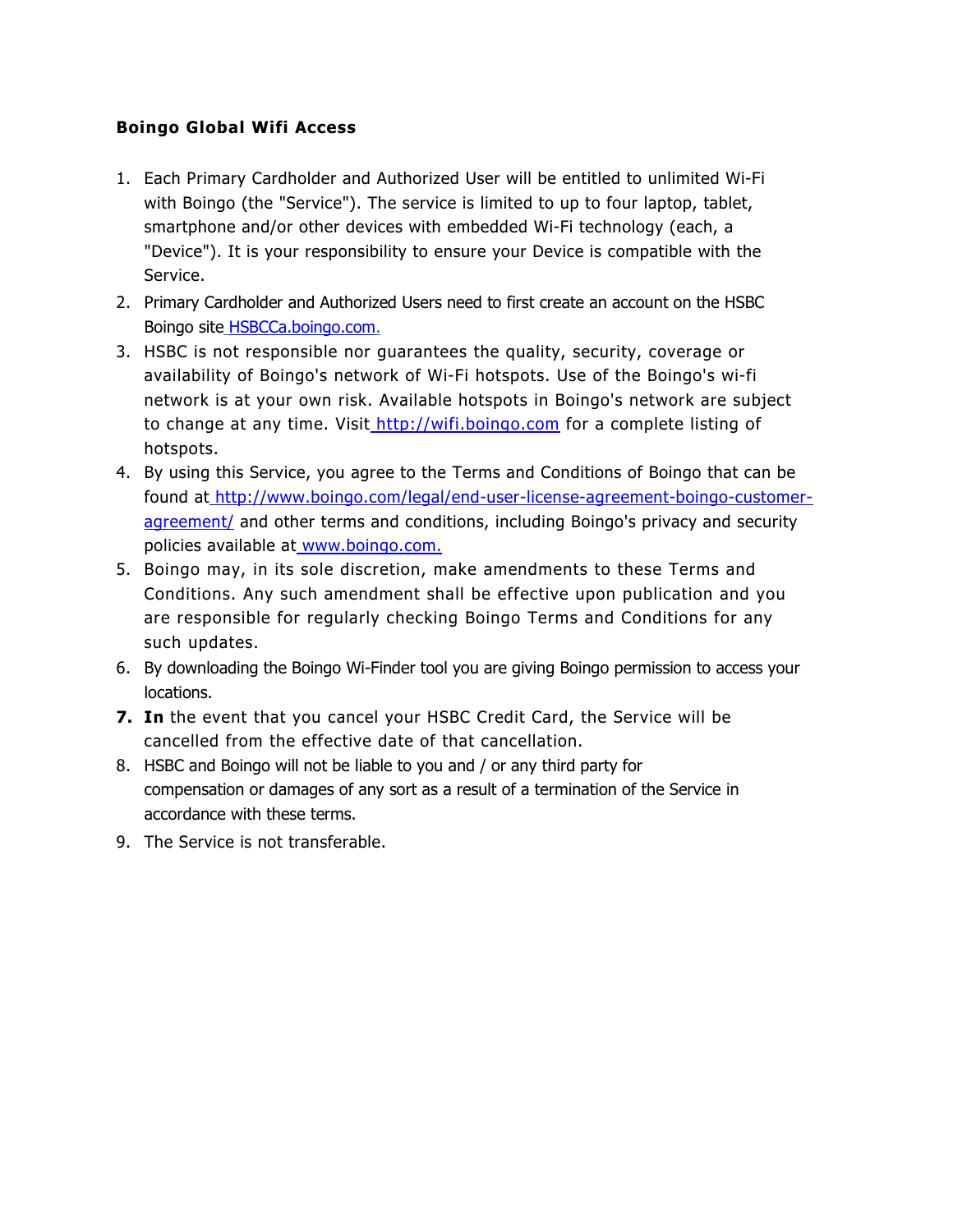## **Agoda 10% Hotel Discount (the "Promotion")**

- 1. Reservation must be made directly through the HSBC Agoda website www.agoda.com/HSBCCanada. Any bookings made through other links will not have the discount applied.
- 2. Promotion is available for pre-paid hotel options appearing on the search results page through the HSBC Agoda website www.agoda.com/HSBCCanada. The Promotion is only valid for hotels that have the "Promotion Eligible" banner on the search results page and "Post Pay" and "Pay Later" room types only. Rooms that have the "Pay at the Hotel" flag do not qualify for the Promotion.
- 3. The Promotion discount is applicable to hotel room charges only (excluding local taxes, service fees and additional charges).
- 4. The Promotion is non-transferable, non-cumulative, cannot be exchanged for cash or other products or services and cannot be used in conjunction with any other discounts or promotions (unless specified).
- 5. Discount will show on the booking form of the Promotion landing page after entering a valid HSBC Credit Card number and selecting the pre-paid hotel option.
- 6. The Promotion is subject to availability.
- 7. Other restrictions may apply. Please refer to the booking conditions on the HSBC Agoda website www.agoda.com/HSBCCanada.